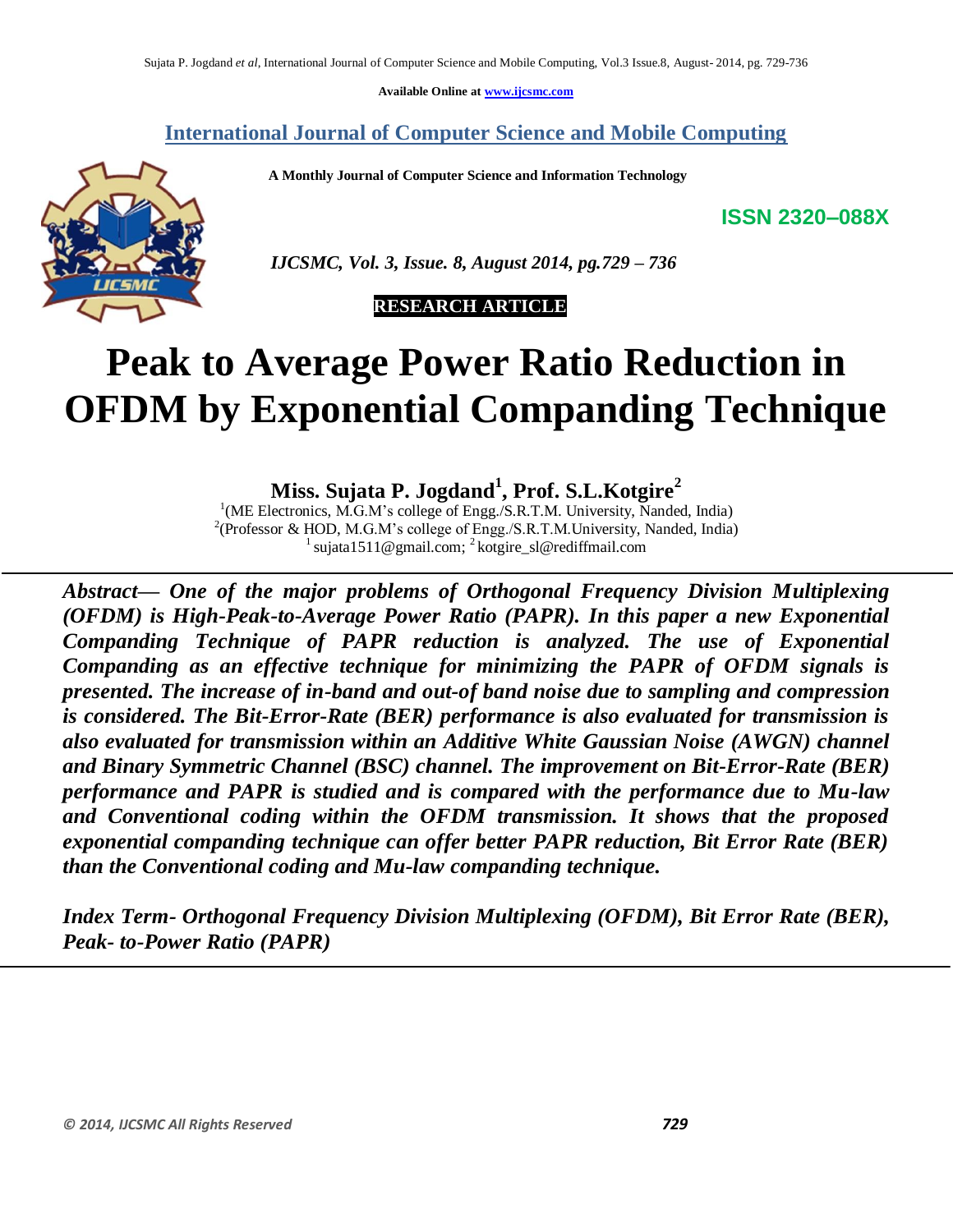#### **1. INTRODUCTION**

Orthogonal Frequency Division Multiplexing (OFDM) system is believed to be a suitable technique for broadband wireless communication and has been used and supports for the high-speed digital communications in many wireless standards, such as Asymmetric Digital Subscriber Line (ADSL), Digita1 Audio Broadcasting (DAB), Terrestrial Digital Video Broadcasting (DVB-T), The ETSI HIPERLAN/2 standard, The IEEE 802.16a standard for wireless Metropolitan Area Networks (WMAN), The IEEE 802.11a standard for Wireless Local Area Network (WLAN), High-Definition Television (HDTV) and due to robustness to the narrowband interference and severe multi-path fading, immunity to impulse interference [1], [2]. All most radio systems uses sophisticated high power amplifiers (HPA's) operating in a very large linear range, such as the Solid State Power Amplifier (SSPA), in the transmitter to obtain enough transmit power [3]. For the purpose of achieving the maximum output power efficiency, the nonlinear characteristic of the HPA is very sensitive to variation in signal amplitudes. But, the variation of OFDM signal amplitudes is very wide with large Peak-to-average power ratio (PAPR). Large PAPR also demands a good quality of equalizers, such a analog-to-digital converters (ADC's) with large dynamic range. It is important to reduce the PAPR in OFDM system. In order to obtain effective and distortion free amplification, variations of signal envelope may be reduced before amplification by application of a PAPR reduction technique. Many methods proposed in literature to reduce the PAPR of OFDM signals include several techniques, such as clipping and filtering [4], block coding [5], selective mapping (SLM) technique [6], window shaping [7], partial transmit sequence (PTS) technique [8], phase optimization [9], tone reservation and injection [10],[11] in exponential companding OFDM signal are transformed into uniformly distributed signals (with a specific degree) which are explained in [12].

Out of these PAPR reducing technique clipping the amplifying peak is one of the simplest technique but it causes additional clipping noise and out-of-band interference (OBI) which degrades the system performance [13]. After that, Wang proposed the well-known scheme named Mu-law companding technique (or named conventional companding, Wang scheme) based on speech processing, and it shows better performance than that of clipping method. However, its average signal power increases after the compression, and the compressed signals still exhibit nonuniform distributions. In order to overcome the problem of increases of average power and to have efficient PAPR reduction, Exponential companding technique namely non-linear companding technique has been developed. The proposed Exponential companding technique, which unlike the Mu-law companding scheme, which enlarges only small signals so that it increases the average power level, but the scheme based on exponential companding technique adjust both large and small signals and can keep the average power at the same level. Our Exponential companding technique adjust both small and large signal without bias so that it is able to offer better performance in terms of PAPR reduction. Furthermore, we extend the work to improve the performance of OFDM system in case of Bit-error-rate by using some Network coding technique. In this respect I present a design of Network coding to work in conjunction with new Exponential companding technique.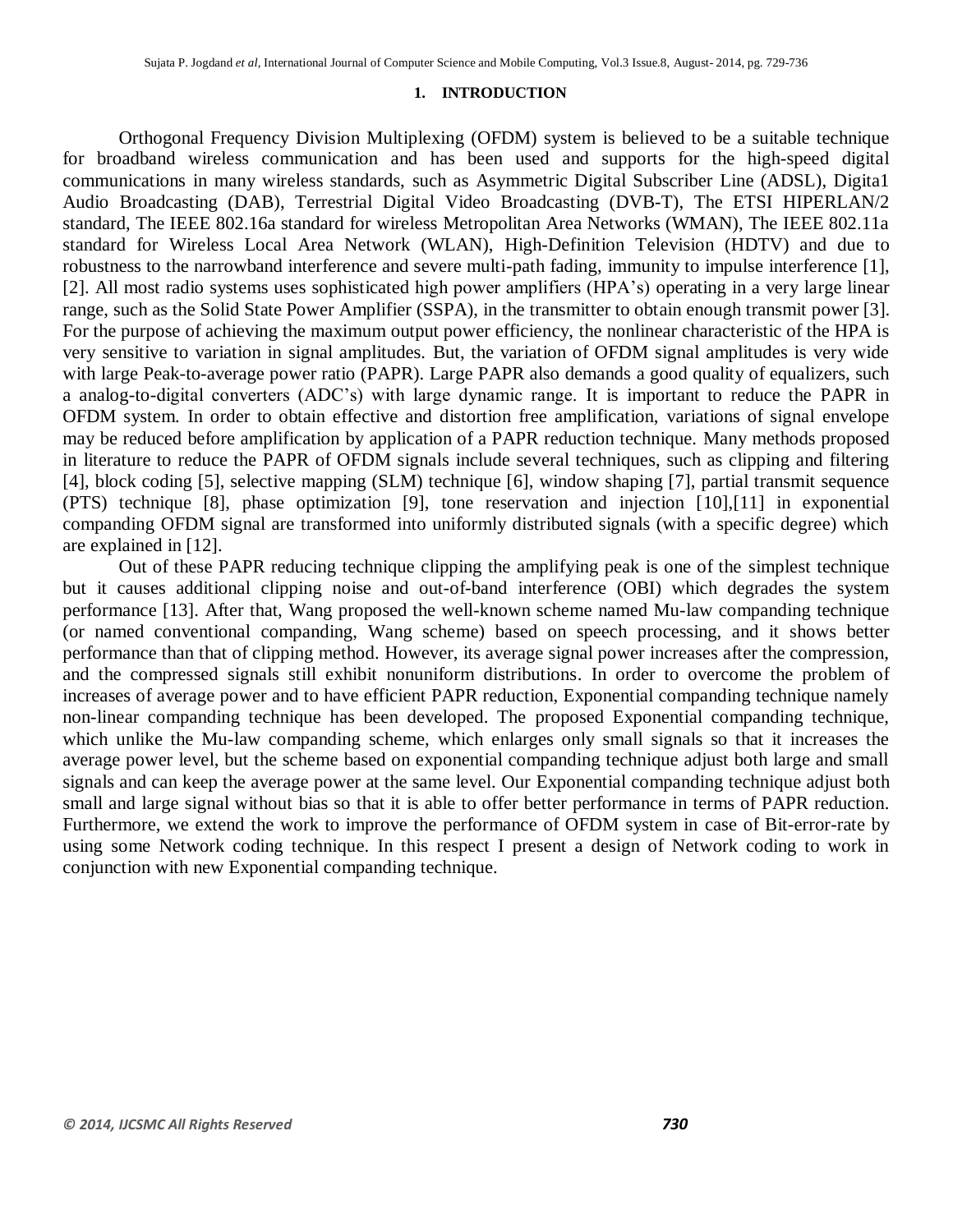

Fig. 1. Block diagram of OFDM system using Exponential companding Technique.

#### **2. PAPR PROBLEMS FORMULATION IN OFDM SYSTEMS**

Fig. 1 shows the block diagram of an OFDM system with Exponential companding technique under the Additive White Gaussian Noise (AWGN) channel and Binary Symmetric Channel, where a SSPA is incorporated in the transmitter. Let N denotes the number of sub-carriers used for parallel information transmission and let  $S_k$  ( $0 \le k \le N - 1$ ) denotes the k<sup>th</sup> complex modulated symbol in a block of N information symbols. Then each group of N symbols are made parallel and the OFDM symbols in the time domain over interval  $t \in [0, T_s]$  are generated by IFFT operation as:

$$
s_n = \frac{1}{\sqrt{N}} \sum_{K=0}^{N-1} Sk \exp\left(\frac{j \cdot 2\pi k n}{N}\right) \tag{1}
$$

The input information symbols are assumed to be statistically independent and identically distributed. So when N is large, the real and imaginary parts of  $s_n$ , denoted by Re{  $s_n$  } and Im{ $s_n$ }, Gaussian random variables are independent and identically distributed with zero mean and a common variance  $\sigma^2 = E[S_n|^2]/2$ . The amplitude of OFDM signal  $s_n$  is given by,

$$
|s_n| = \sqrt{Re^2 \{sn\} + Im^2 \{sn\}}
$$
 (2)

The amplitude has a Rayleigh distribution with the Cumulative Distribution Function (CDF) as follow,

$$
F | s_n | (x) = 1 - \exp(-\frac{x^2}{\sigma^2}), x \ge 0.
$$
 (3)

#### *© 2014, IJCSMC All Rights Reserved 731*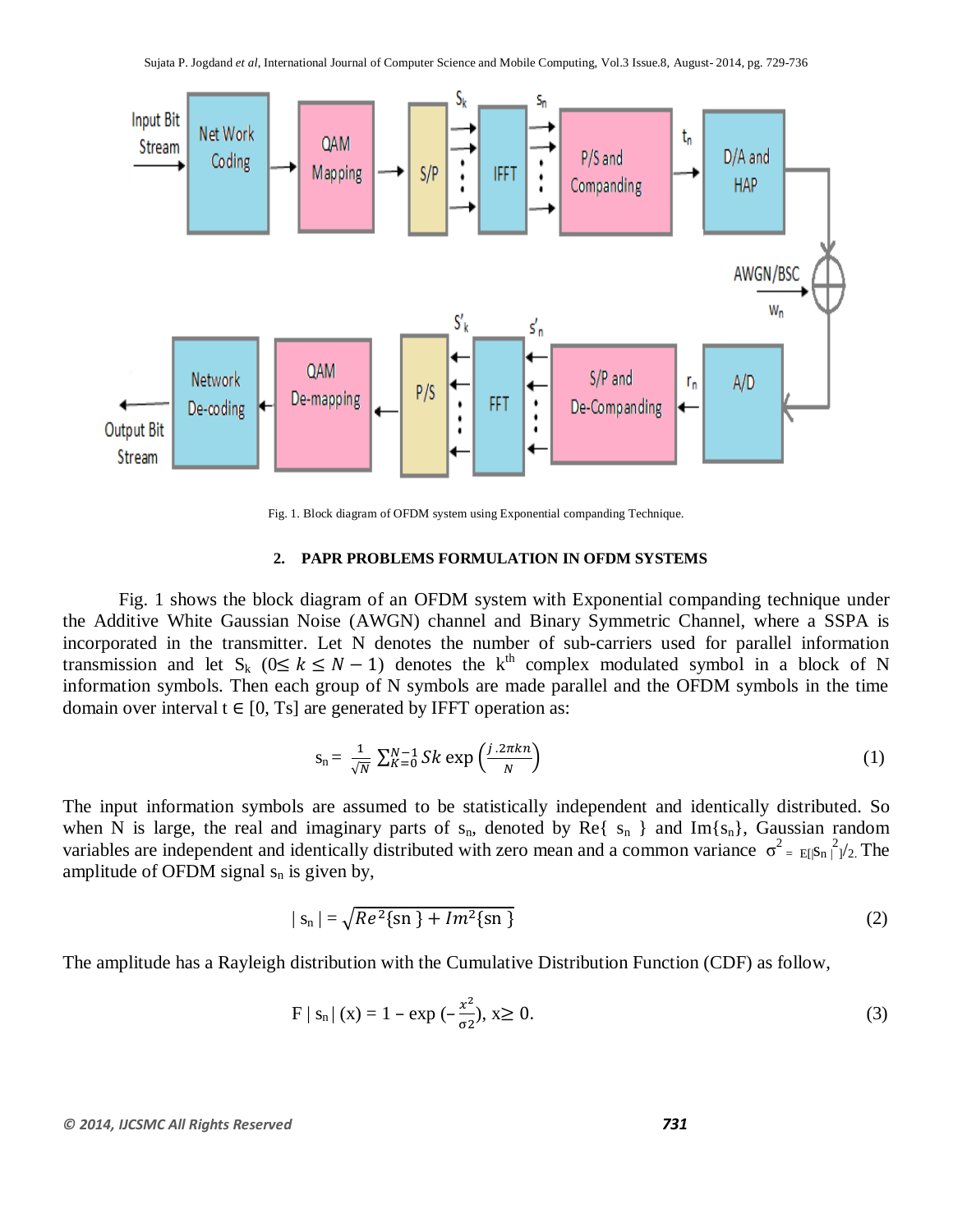The power of OFDM signal can be calculated as

$$
|S_n|^2 = \frac{1}{\sqrt{N}} \sum_{m=0}^{N-1} \sum_{k=0}^{N-1} X_m X_k \frac{\exp(j2\pi(m-k)n)}{N}
$$
(4)

Where  $m=0,1,...N-1$ ,  $k=0,1...N-1$ . Consequently it is possible that the maximum amplitude of OFDM signal may well exceed its average amplitude.

By using the nonlinear companding technique, the OFDM  $s_n$  are companded before they are converted into analog waveforms and amplified by the High Power Amplifiers (HPAs). The companded signal  $t_n (0 \le n \le N - 1)$  is given by

$$
t_n = h(s_n) \tag{5}
$$

where  $h(\cdot)$  is the companding function that changes only the amplitude of input signals.

The PAPR of OFDM signals in one symbol period is then defined as

$$
PAPR = 10\log_{10}\frac{\max[|sn|2]}{E[|sn|2]} \text{ (dB)} \tag{6}
$$

When N modulated symbols are added with the same phase the peak power occurs. The effectiveness of a PAPR reduction technique is measured by the complementary cumulative distribution function (CCDF), which is the probability that PAPR exceeds some threshold [14, 15], i.e.

$$
CCDF = Probability (PAPR > PAPR0)
$$
 (7)

Where  $PAPR<sub>0</sub>$  is the threshold level.

The next section describes Network coding and new exponential companding techniques to reduce the effect of PAPR in independent multicarrier OFDM systems.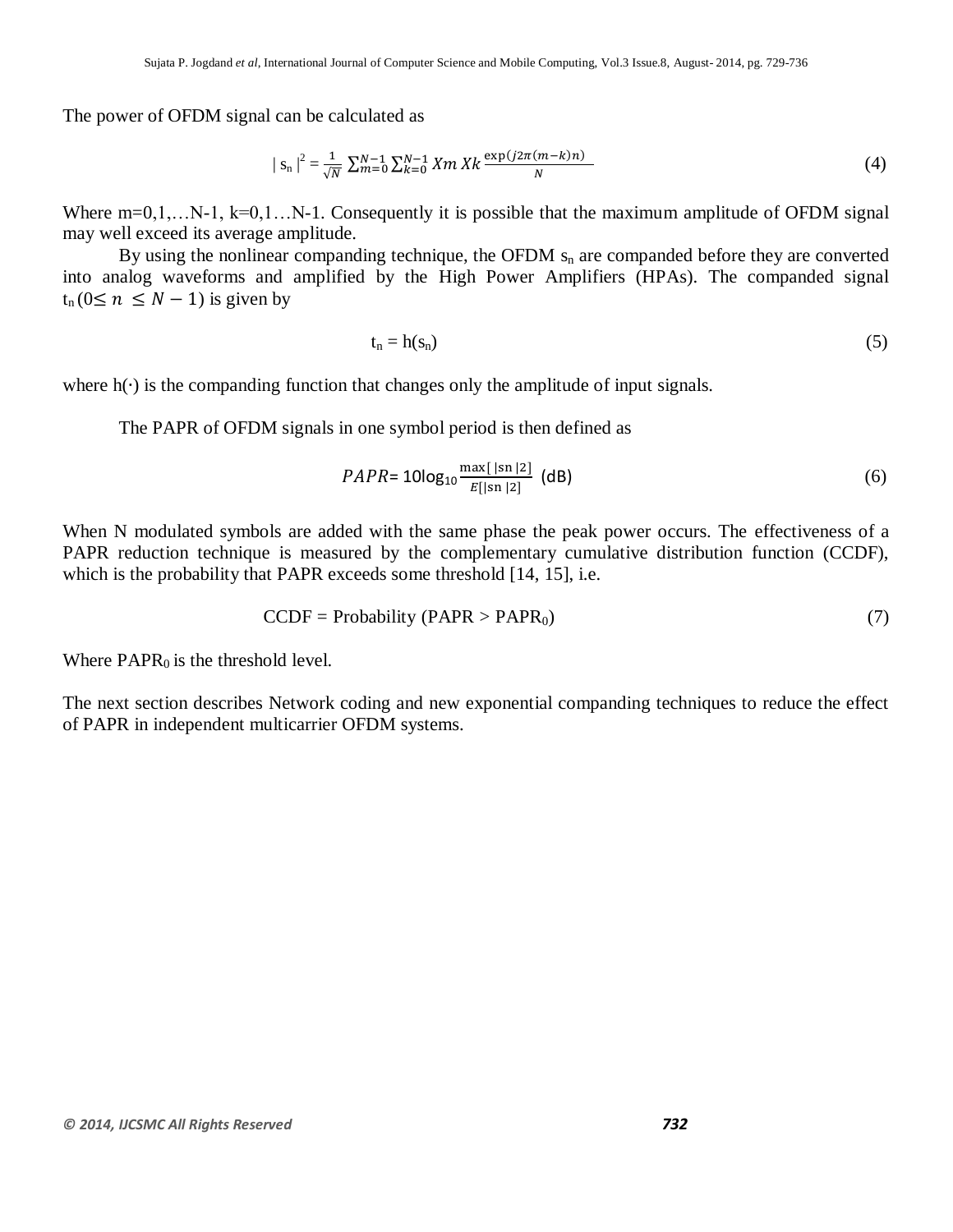

Fig. 2 waveform of original OFDM signal, Mu-law and companded signals having 64,128 and 256 subcarrier.



Fig. 3 The spectrums of original OFDM signals and companded signals.

## **3. DESCRIPTION OF THE PROPOSED SCHEME**

We propose in this section a new Exponential companding technique with network coding, that can effectively reduce the PAPR of transmitted it means companded OFDM signals transforming the statistics of the amplitudes of these signals into uniform distribution. The new technique also has the advantages of maintaining a constant average power level in exponential companding operation. The strict linearity requirements on HPA can then be partially relieved. The new scheme has the advantage of maintaining a constant average power through the companding operation. Therefore, the efficiency of the amplifier can be improved.

The original OFDM signal is converted into the companded signal by using the proposed exponential companding scheme is given by

$$
h(x) = sgn(x) \sqrt[d]{\alpha \left[1 - exp(-\frac{x^2}{\sigma^2})\right]}
$$
 (8)

Where,  $h(x)$  is companded signal obtained by exponential companding technique, sgn(x) is sign function. The average power of the output signals, denoted by  $\alpha$ , is required in order to maintain the average amplitude of both the input and output signals at the same level. The average power of the output signals is given by,

$$
\alpha = \left(\frac{E\left[|\text{sn}|2\right]}{E\left[\sqrt[d]{\left[1-\exp(-\frac{|\text{sn}|2}{\sigma_2})\right]2}}\right)\frac{d}{2}\tag{9}
$$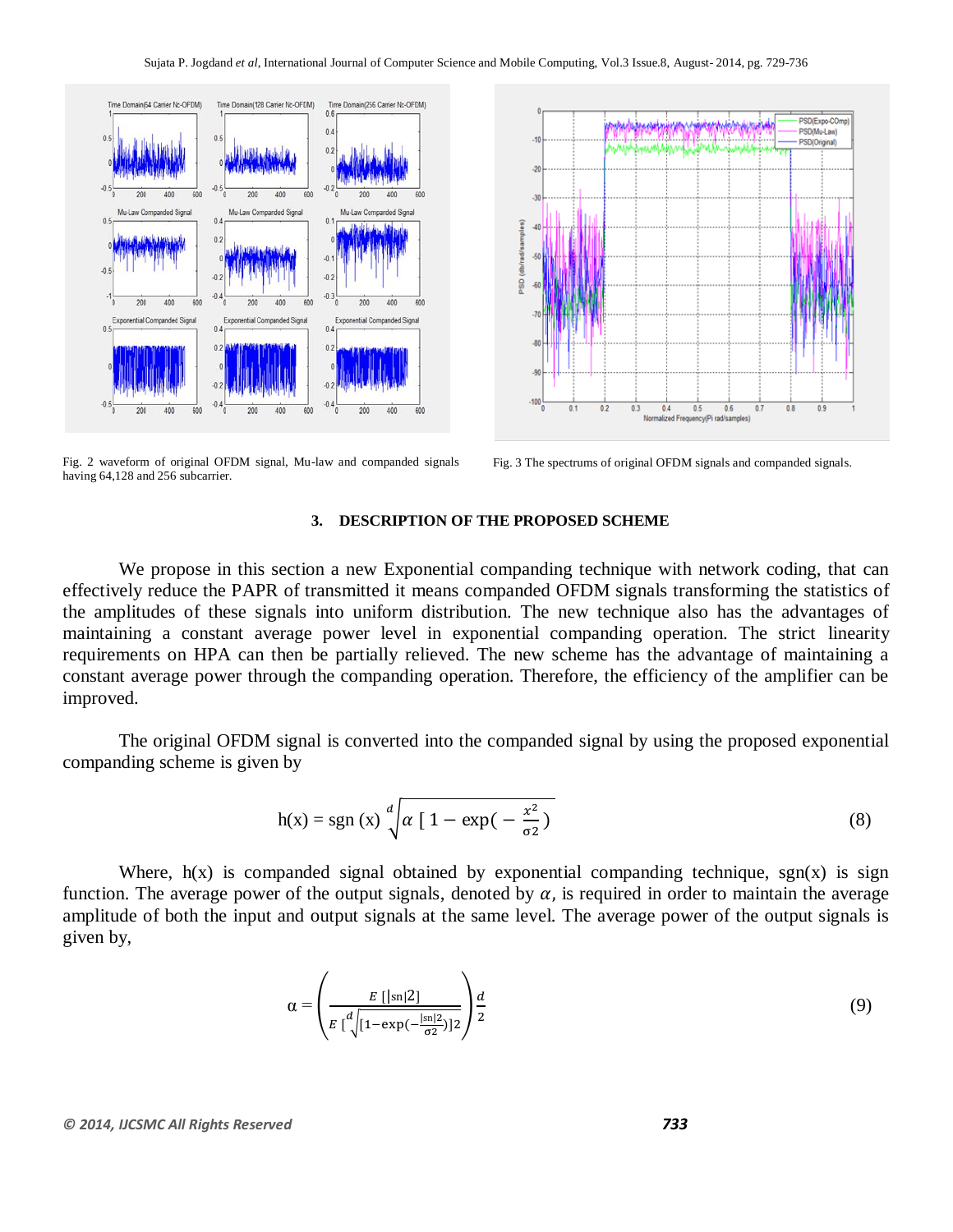The original OFDM signal is companded i.e., the peak signals of the OFDM signal are compressed and the small signals of the OFDM signal are expanded by using the exponential companding technique for different powers of the amplitude of the companded signals. The linear network coding has recently received much attention the communication industry because of their excellent error-correcting performance. It is a technique which can be used to improve a network's throughput, efficiency and [scalability,](http://en.wikipedia.org/wiki/Scalability) as well as resilience to attacks and eavesdropping. Instead of simply relaying the [packets](http://en.wikipedia.org/wiki/Packet_(information_technology)) of information they receive, the [nodes](http://en.wikipedia.org/wiki/Node_(networking)) of a network take several packets and combine them together for transmission. This can be used to attain the maximum possible [information](http://en.wikipedia.org/wiki/Information) [flow](http://en.wikipedia.org/wiki/Flow_network) in a [network.](http://en.wikipedia.org/wiki/Network_theory)



Fig. 4 The complementary cumulative distribution function of original OFDM signals, Mu-law and companed signals.



Fig. 5 Bit Error Rate with Network Coding and different Companding technique.

| <b>Different</b><br><b>Techniques</b> | Number of<br>sub-carriers | <b>BER</b> | SNR (dB) |
|---------------------------------------|---------------------------|------------|----------|
| Mu-Law<br>companding                  | 128                       | $10^{-4}$  | 13       |
| Exponential<br>companding             | 128                       | $10^{-4}$  | 11.8     |
| Network<br>coding                     | 128                       | $10^{-4}$  | 11.0     |

**Table 1 Improvement in SNR and BER for PAPR of 10-4**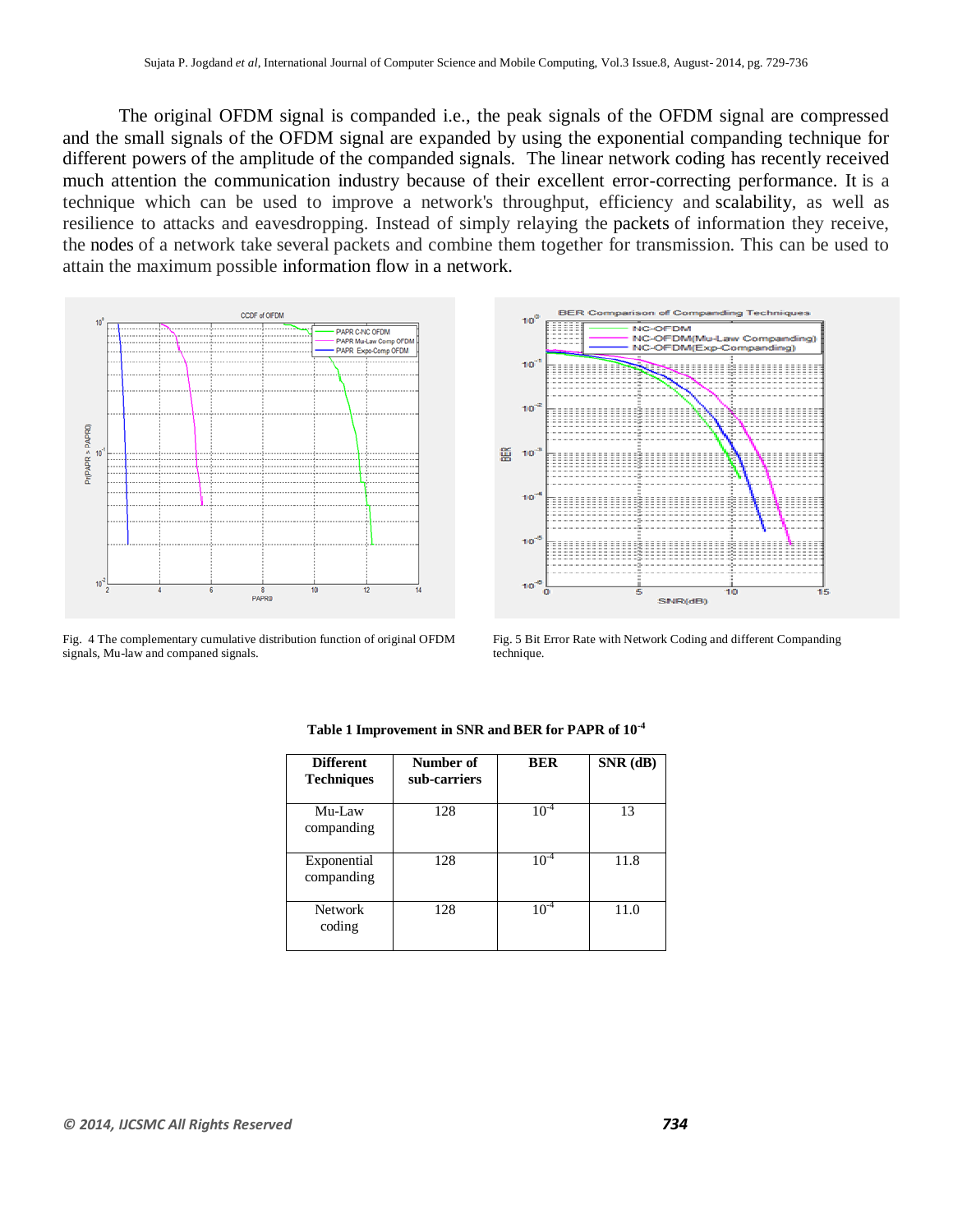## **4. SIMULATIONS AND RESULTS**

Small signals are enlarged which can improve the small signals to robustness to the noise. In order to verify the performance of the proposed new exponential companding technique in the reduction of PAPR and BER, we consider a base-band OFDM system with the number of subcarrier  $N = 64$ , 128 and 256 throughout computer simulation, which sub-carrier modulator and demodulator were implemented by using 256 point IFFT and FFT respectively and the oversampling factor is set to be 4 and assume that randomly generated data are modulated by means of Quadrature Phase Keying (QPSK) and 16QAM. Moreover, we assume AWGN BSC channel with a HPA of SSPA.

Table 1 summarizes the performance of different peak reduction technique for BER and SNR of  $10^{-4}$ . It shows that the simulation results, the Signal-to-Noise Ratio (SNR) of the original OFDM signal is equal to 12 dB at a BER of 10<sup>-4</sup> but for improvement of Bit Error Rate verses Signal-to-Noise Ratio for proposed scheme the Network coding gives better Signal-to-Noise Ratio as compared with Mu-law Companding and Exponential Companding.

Fig.2 compares the temporal waveforms of original OFDM signals, Mu-Law companding signals, and new exponential companded signals. The spectrums of the uncompressed and compressed OFDM signals by the proposed scheme are illustrated in fig 3. From the simulation results, it is observed that the proposed technique gives much less impact on the original power spectrum comparing to the Mu-law companding technique.

Fig. 4 shows respectively the Complementary Cumulative Distribution Function (CCDF) of PAPR for original OFDM signal. The Mu-law companding signals still exhibit some quasi-Gaussian nature. While the exponential companding signals have more uniform –alike distributions, and therefore can offer much smaller PAPR.

The BER vs. SNR is plotted in fig. 5 proposed scheme has improved bit error rate compared with original and Mu-law companding schemes. The amount of improvement increases as SNR becomes more. The performance bounds are obtained by ignoring the effect of SSPA and directly transmitting the original OFDM signals directly through the AWGN channels. Comparing to the Mu-law companding and conventional coding, our exponential companding technique can offer much smaller BER.

# **5. CONCLUSION**

Peak to Average Power Ratio Reduction in OFDM by Exponential Companding Technique improves the PAPR as well as Bit Error Rate (BER) and minimize the Out-of-Band Interference (OBI) in the process of reducing the Peak-to-Average power Ratio (PAPR) effectively by compressing the peak signals and expanding the small signals. For reduction of BER we use the network coding it gives better performance than the conventional coding and Mu-law companding. Simulation results have shown that our exponential companding schemes could offer better system performance in terms of PAPR reduction, power spectrum and BER than the Mu-law companding scheme. Specifically, to achieve a BER of  $10^{-4}$ , the minimum required SNR is 11.06 dB. The required SNRs under the proposed scheme Network coding, exponential companding and the Mu-law companding schemes are 11.00 dB, 11.08 dB and 13.00 dB respectively.